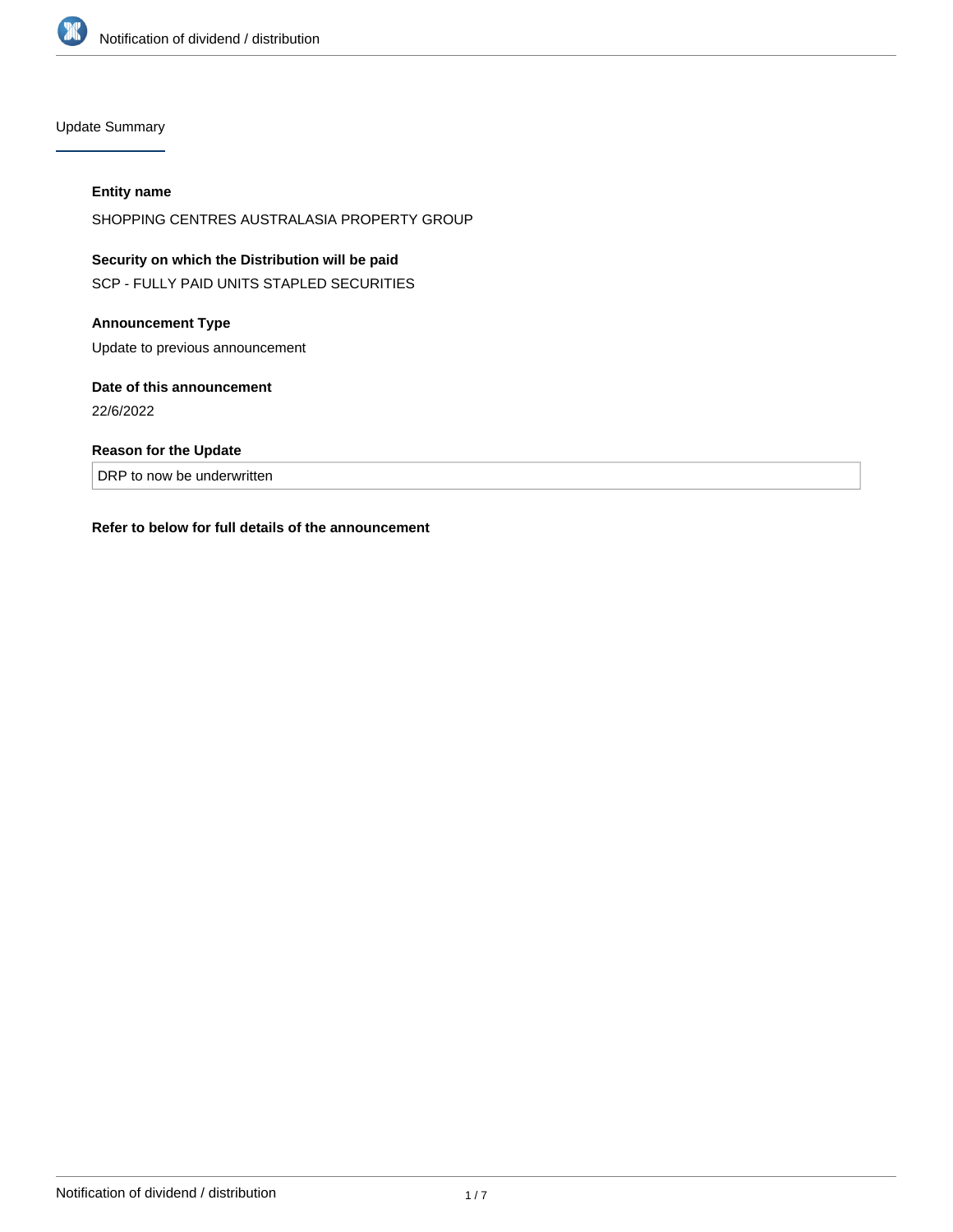

Announcement Details

Part 1 - Entity and announcement details

#### **1.1 Name of +Entity**

SHOPPING CENTRES AUSTRALASIA PROPERTY GROUP

#### **1.2 Registered Number Type**

other

#### **Registration Number**

SCA Property Group being Shopping Centres Australasia Property Group RE Limited ABN 47 158 809 851 (SCA RE) as responsible entity of Shopping Centres Australasia Property Management Trust ARSN 160 612 626 (SCA MT) and Shopping Centres Australasia Property Retail Trust ARSN 160 612 788 (SCA RT)

# **1.3 ASX issuer code**

**SCP** 

#### **1.4 The announcement is**

Update/amendment to previous announcement

#### **1.4a Reason for update to a previous announcement**

DRP to now be underwritten

#### **1.4b Date of previous announcement(s) to this update**

16/6/2022

#### **1.5 Date of this announcement**

22/6/2022

### **1.6 ASX +Security Code SCP**

**ASX +Security Description** FULLY PAID UNITS STAPLED SECURITIES

Part 2A - All dividends/distributions basic details

**2A.1 Type of dividend/distribution** Ordinary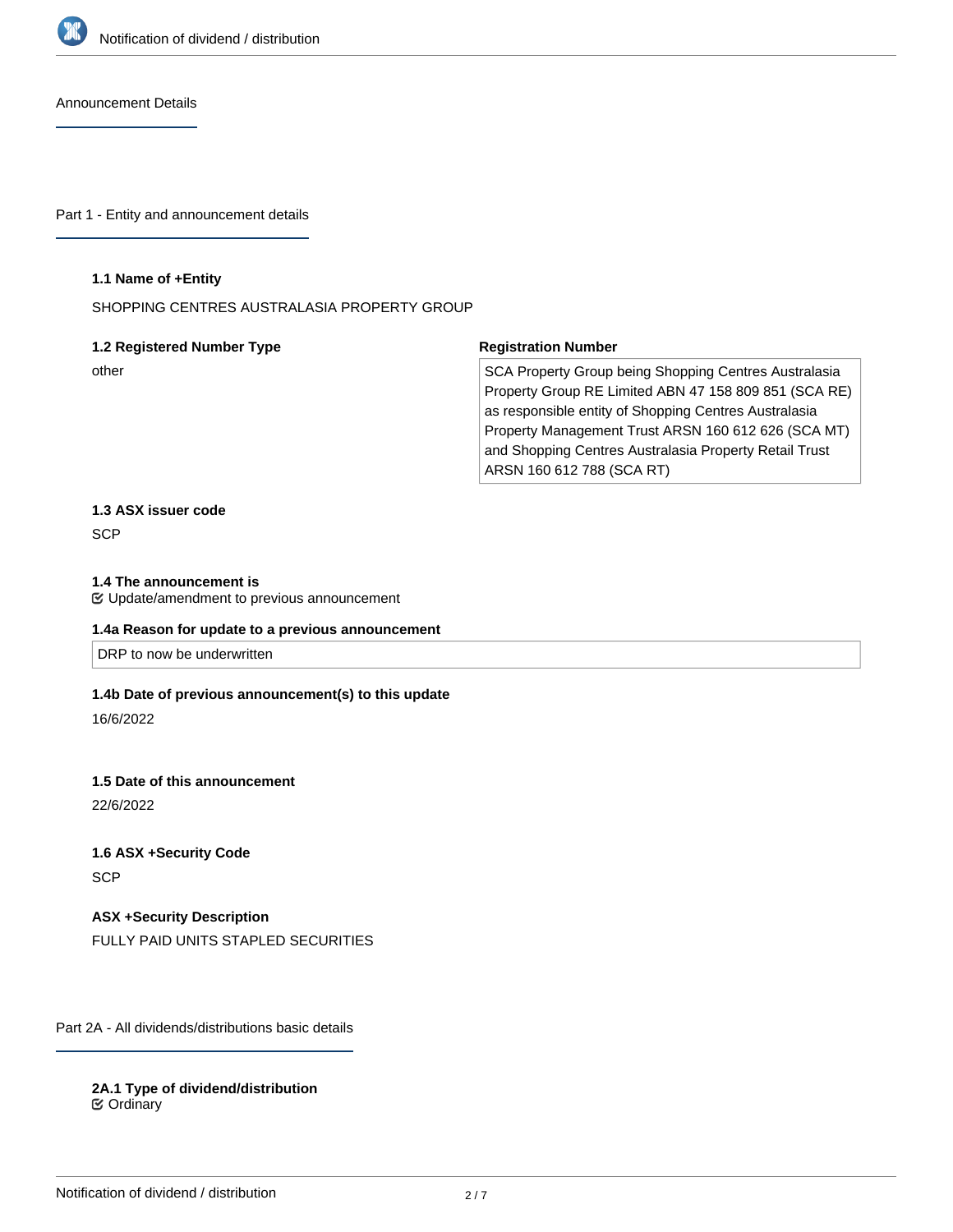

#### **2A.2 The Dividend/distribution:**

relates to a period of six months

#### **2A.3 The dividend/distribution relates to the financial reporting or payment period ending ended/ending (date)**

30/6/2022

#### **2A.4 +Record Date**

30/6/2022

#### **2A.5 Ex Date**

29/6/2022

#### **2A.6 Payment Date**

31/8/2022

**2A.7 Are any of the below approvals required for the dividend/distribution before business day 0 of the timetable?**

- **•** Security holder approval
- **Court approval**
- **Lodgement of court order with +ASIC**
- **ACCC approval**
- **FIRB approval**
- **Another approval/condition external to the entity required before business day 0 of the timetable for the dividend/distribution.**

No

#### **2A.8 Currency in which the dividend/distribution is made ("primary currency")**

AUD - Australian Dollar

**2A.9 Total dividend/distribution payment amount per +security (in primary currency) for all dividends/distributions notified in this form**

**Estimated or Actual?** Actual

AUD 0.08000000

**2A.10 Does the entity have arrangements relating to the currency in which the dividend/distribution is paid to securityholders that it wishes to disclose to the market?** No

**2A.11 Does the entity have a securities plan for dividends/distributions on this +security?** We have a Dividend/Distribution Reinvestment Plan (DRP)

**2A.11a If the +entity has a DRP, is the DRP applicable to this dividend/distribution? 2A.11a(i) DRP Status in respect of this dividend/distribution** Yes

Full DRP

**2A.12 Does the +entity have tax component information apart from franking?** Yes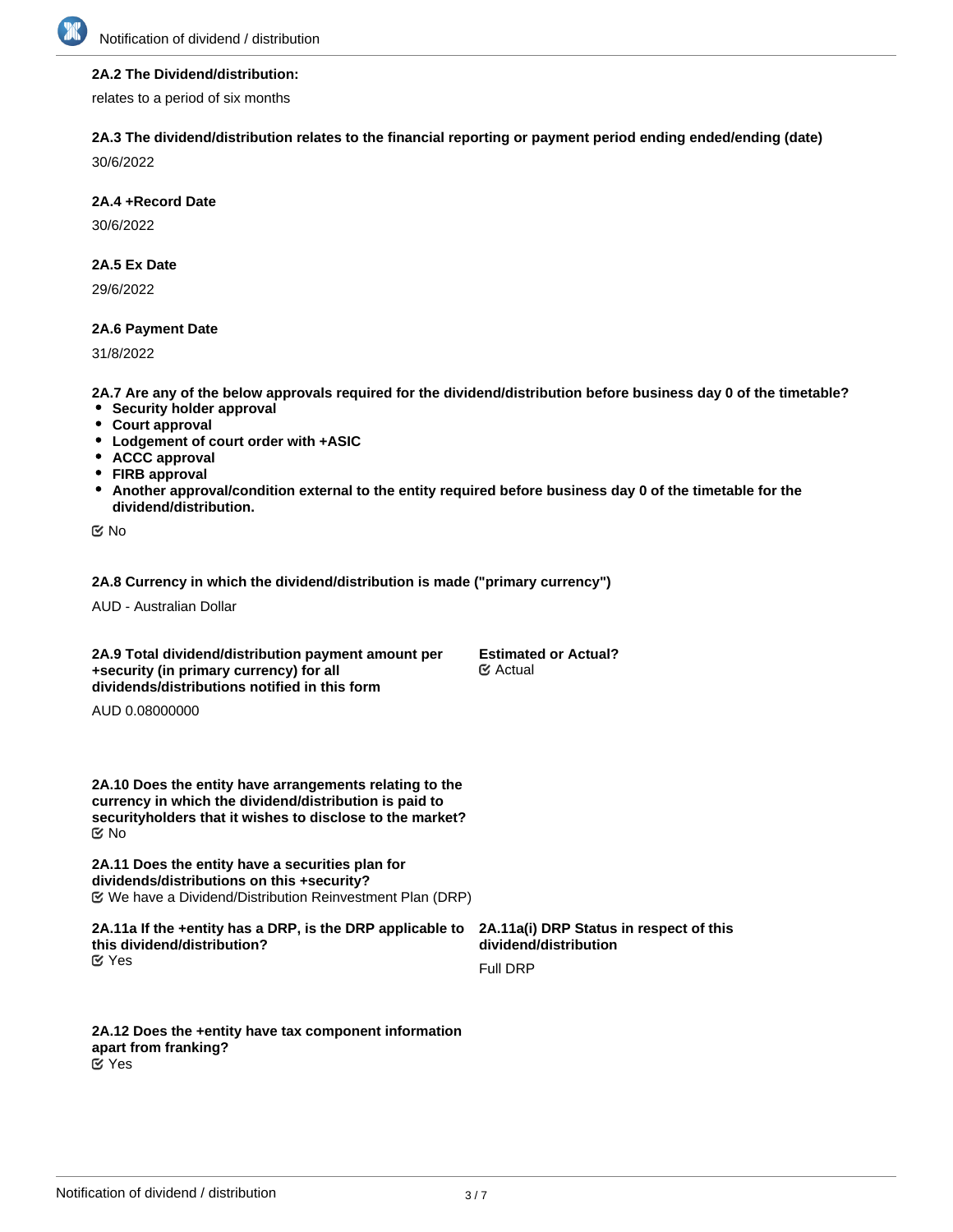

Part 3A - Ordinary dividend/distribution

| 3A.1 Is the ordinary dividend/distribution estimated at<br>this time?<br>$\mathfrak{C}$ No                    | 3A.1a Ordinary dividend/distribution estimated amount<br>per +security<br><b>AUD</b> |
|---------------------------------------------------------------------------------------------------------------|--------------------------------------------------------------------------------------|
| 3A.1b Ordinary Dividend/distribution amount per<br>security<br>AUD 0.08000000                                 |                                                                                      |
| 3A.2 Is the ordinary dividend/distribution franked?                                                           |                                                                                      |
| ় No<br>3A.3 Percentage of ordinary dividend/distribution that is                                             |                                                                                      |
| franked<br>0.0000%                                                                                            |                                                                                      |
| 3A.4 Ordinary dividend/distribution franked amount per<br>+security                                           | 3A.5 Percentage amount of dividend which is unfranked<br>100.0000 %                  |
| AUD 0.00000000                                                                                                |                                                                                      |
| 3A.6 Ordinary dividend/distribution unfranked amount<br>per +security excluding conduit foreign income amount |                                                                                      |
| AUD 0.08000000                                                                                                |                                                                                      |
| 3A.7 Ordinary dividend/distribution conduit foreign<br>income amount per security                             |                                                                                      |
| AUD 0.00000000                                                                                                |                                                                                      |

Part 3E - Other - distribution components / tax

#### **3E.1 Please indicate where and when information about tax components can be obtained (you may enter a url).**

Australian tax residents should refer to their annual tax statement which will be dispatched by the end of August 2022. Disclosure in relation to the tax components for foreign security holders will be announced to the market by the end of August 2022

3E.2 Please indicate the following information if applicable. (Refer Annual Investment Income Report specification for further information)

| <b>Field Name</b>                                                        | <b>AIIR Specification Reference</b> | Value | Estimated/Actual |
|--------------------------------------------------------------------------|-------------------------------------|-------|------------------|
| Interest                                                                 | 9.79                                |       |                  |
| Unfranked dividends not<br>declared to be conduit foreign 9.80<br>income |                                     |       |                  |
| Unfranked dividends declared 9.81<br>to be conduit foreign income        |                                     |       |                  |
|                                                                          | 9.91                                |       |                  |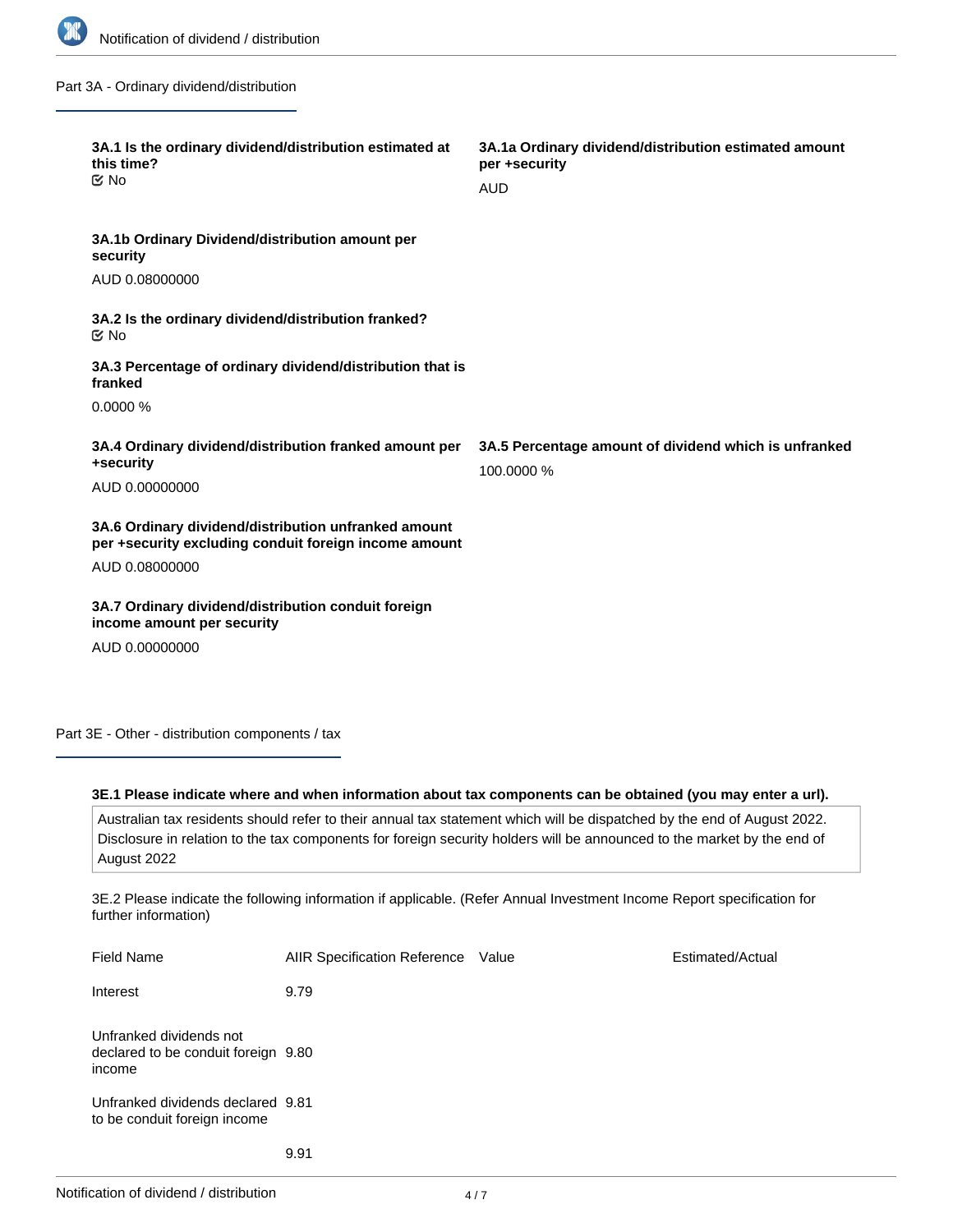

| Assessable foreign source<br>income                                 |       |
|---------------------------------------------------------------------|-------|
| Tax-free amounts                                                    | 9.96  |
| Tax-deferred amounts                                                | 9.97  |
| Managed investment trust<br>fund payments                           | 9.105 |
| Franked distributions from<br>trusts                                | 9.120 |
| Gross cash distribution                                             | 9.121 |
| Interest exempt from<br>withholding                                 | 9.122 |
| Capital Gains discount<br>method Non-Taxable<br>Australian property | 9.124 |
| Capital gains other<br>Non-Taxable Australian<br>property           | 9.126 |
| Other income                                                        | 9.130 |
| Royalties                                                           | 9.135 |
| <b>NCMI</b>                                                         |       |

Excluded from NCMI

Part 4A - +Dividend reinvestment plan (DRP)

**4A.1 What is the default option if +security holders do not indicate whether they want to participate in the DRP?** Do not participate in DRP (i.e. cash payment)

| 4A.2 Last date and time for lodgement of election                   | 4A.3 DRP discount rate |  |
|---------------------------------------------------------------------|------------------------|--|
| notices to share registry under DRP<br>Friday July 1, 2022 17:00:00 | 1.0000%                |  |
| 4A.4 Period of calculation of reinvestment price                    |                        |  |
| <b>Start Date</b>                                                   | <b>End Date</b>        |  |
| 4/7/2022                                                            | 15/7/2022              |  |
| 4A.5 DRP price calculation methodology                              |                        |  |

The issue price is calculated as the arithmetic average of the daily volume weighted average price of all sales of Stapled Units sold through Normal trade on ASX for the first 10 Trading Days following 1 July 2022, less 1.0 per cent and rounded to the nearest whole cent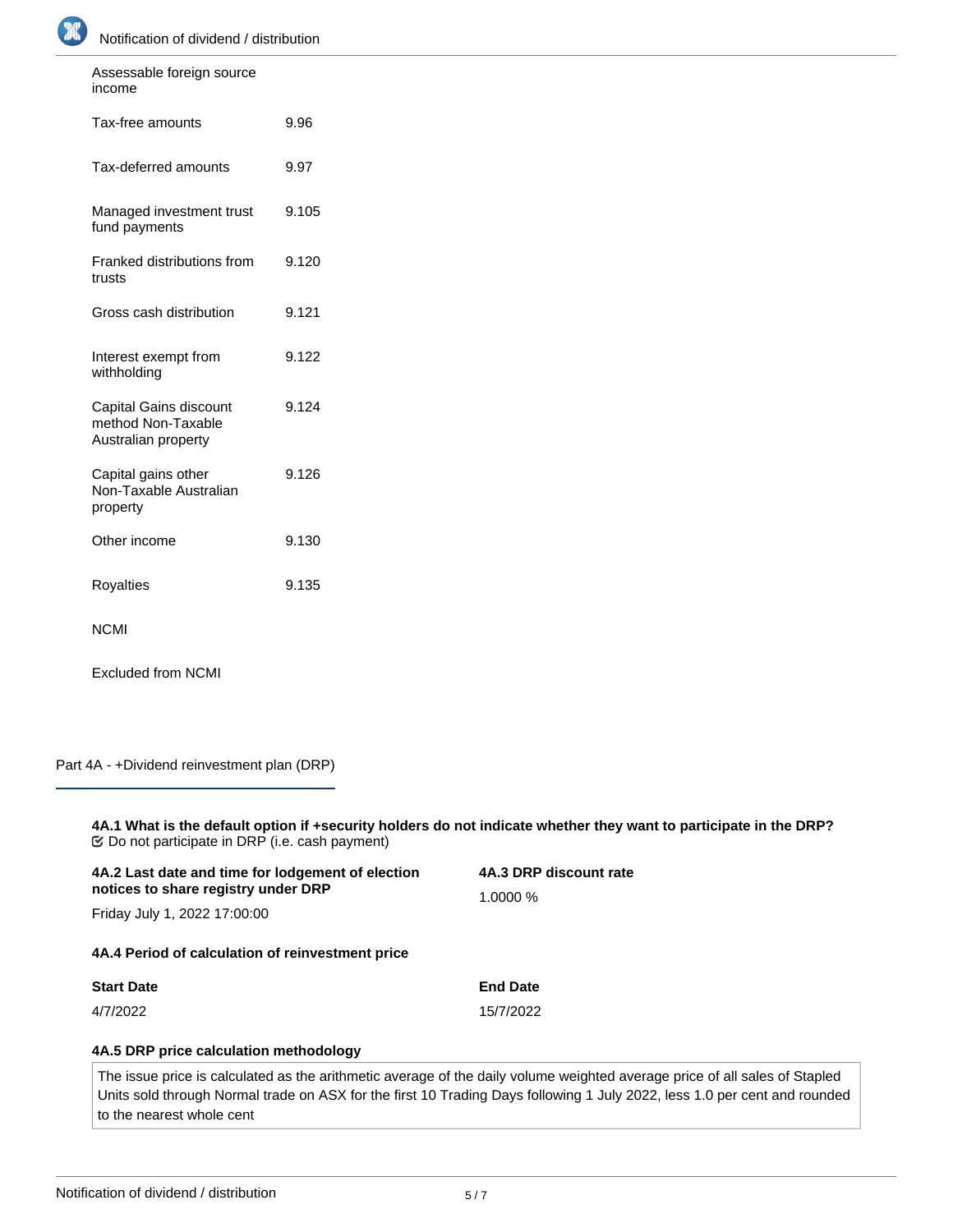

# **4A.6 DRP Price (including any discount):**

AUD

**K**Yes

**4A.7 DRP +securities +issue date** 31/8/2022

**4A.8 Will DRP +securities be a new issue? 4A.8a Do DRP +securities rank pari passu from +issue date? K** Yes

**4A.9 Is there a minimum dollar amount or number of +securities required for DRP participation?** No

**4A.10 Is there a maximum dollar amount or number of +securities required for DRP participation? No** 

**4A.11 Are there any other conditions applying to DRP participation?** Yes

#### **4A.11a Conditions for DRP participation**

Refer DRP Rules

#### **4A.12 Link to a copy of the DRP plan rules**

[www.scaproperty.com.au](http://www.scaproperty.com.au)

#### **4A.13 Further information about the DRP**

SCP has entered into an underwriting agreement with MA Moelis Australia Advisory (Pty Ltd) (Moelis) to underwrite a DRP take-up of up to 50% of the total distribution amount.

Moelis will not receive an underwriting fee. Any units issued to Moelis pursuant to this agreement will be at the issue price set out above.

Significant events that could lead to termination of the underwriting agreement by Moelis include:

- if the S&P/ASX 200 A-REIT Index published by the ASX is at any time more than 10% below its level at 5pm on 20/6/22

- if the ASX announces that SCP will be removed from the official list or its securities will be suspended from trading;

- if an insolvency event occurs in relation to SCP;

- if SCP is unable to issue or allot the DRP securities;

- if there is a material adverse change to or disruption to political, financial or economic conditions in AUS, UK or USA, or a general moratorium on commercial banking activities is declared by the central banking authority in any of those countries, or trading is suspended or limited in a material respect for one day in which the relevant stock exchange is open;

- if there is a suspension of quotation or material limitation in trading SCP's securities;

- if hostilities commence, or there has been a major escalation in existing hostilities, or a national emergency or war is declared, or a terrorist act is perpetuated in respect of any one or more of AUS, NZ, UK, USA, Indonesia, North or South Korea, Japan, Russia or China;

- if SCP withdraws the DRP;

- if, before 31/8/22, official quotation of all of the DRP securities on ASX is refused or approval is not granted which is unconditional (or approval is granted that is conditional on customary listing conditions which in the reasonable opinion of Moelis would have a material adverse effect on the market price of securities having regard to the DRP price).